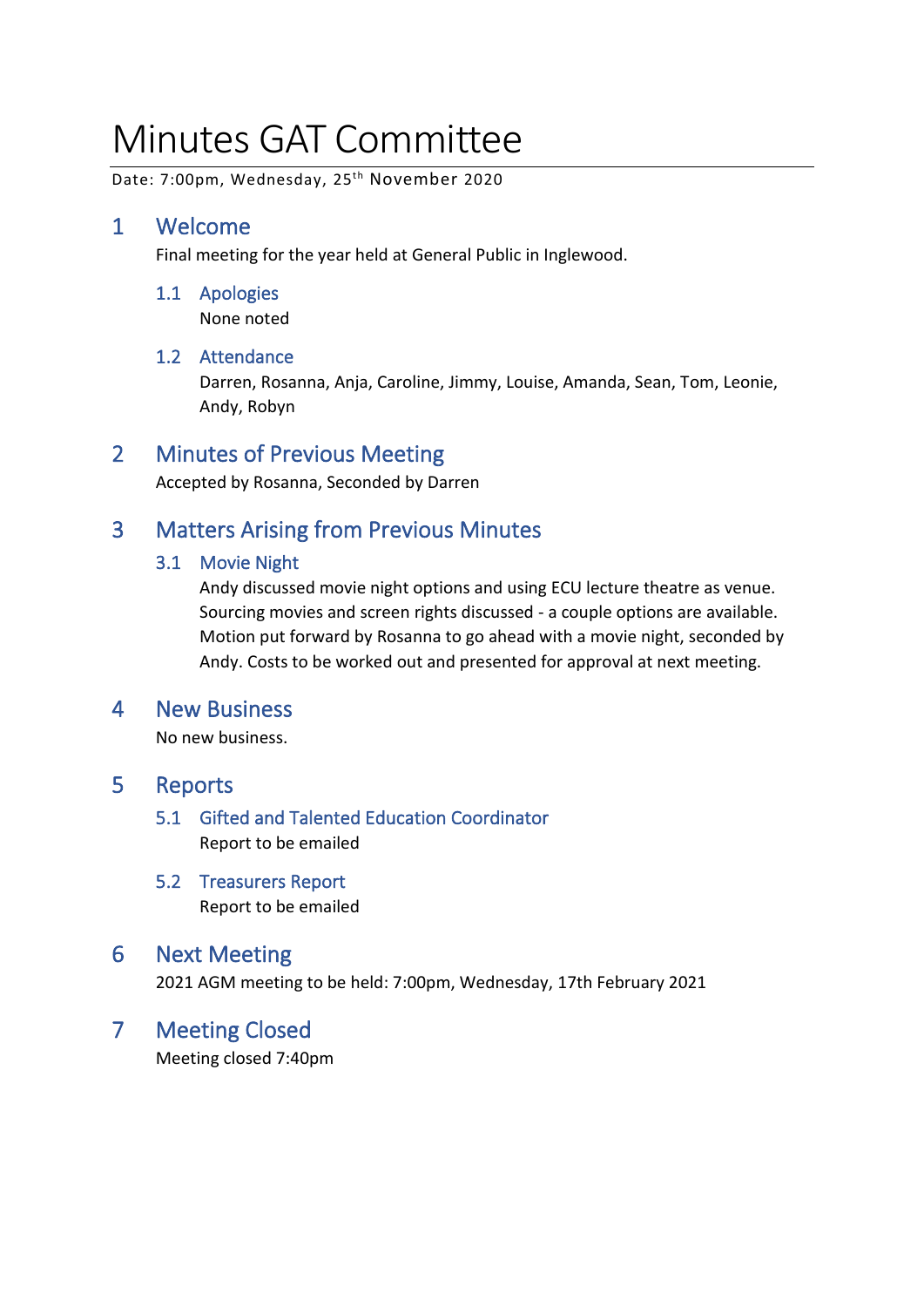**Teacher's Report**

#### **Wednesday 25th November 2020**

#### **Italian/Chinese**

GAT Club will take place on Thursday 3rd December.

We are either going to a Chinese restaurant or doing an incursion of Italian and Chinese food to end the year.

#### **Year 10 GAT**

Year 10 GAT Farewell Ceremony and Breakfast will occur on Wednesday 9th December from 8.30-10.30am in the staffroom. All Year 10 GAT students and parents are invited.

#### **Year 7 & 8 English**

Year 7 & 8 GAT English students had guest speakers from UWA come in and talk to them about various writing styles.

#### **Year 8 GAT Science**

Friday the 4th of December (Week 8) whole day excursion to ECU Joondalup for STEM activities.